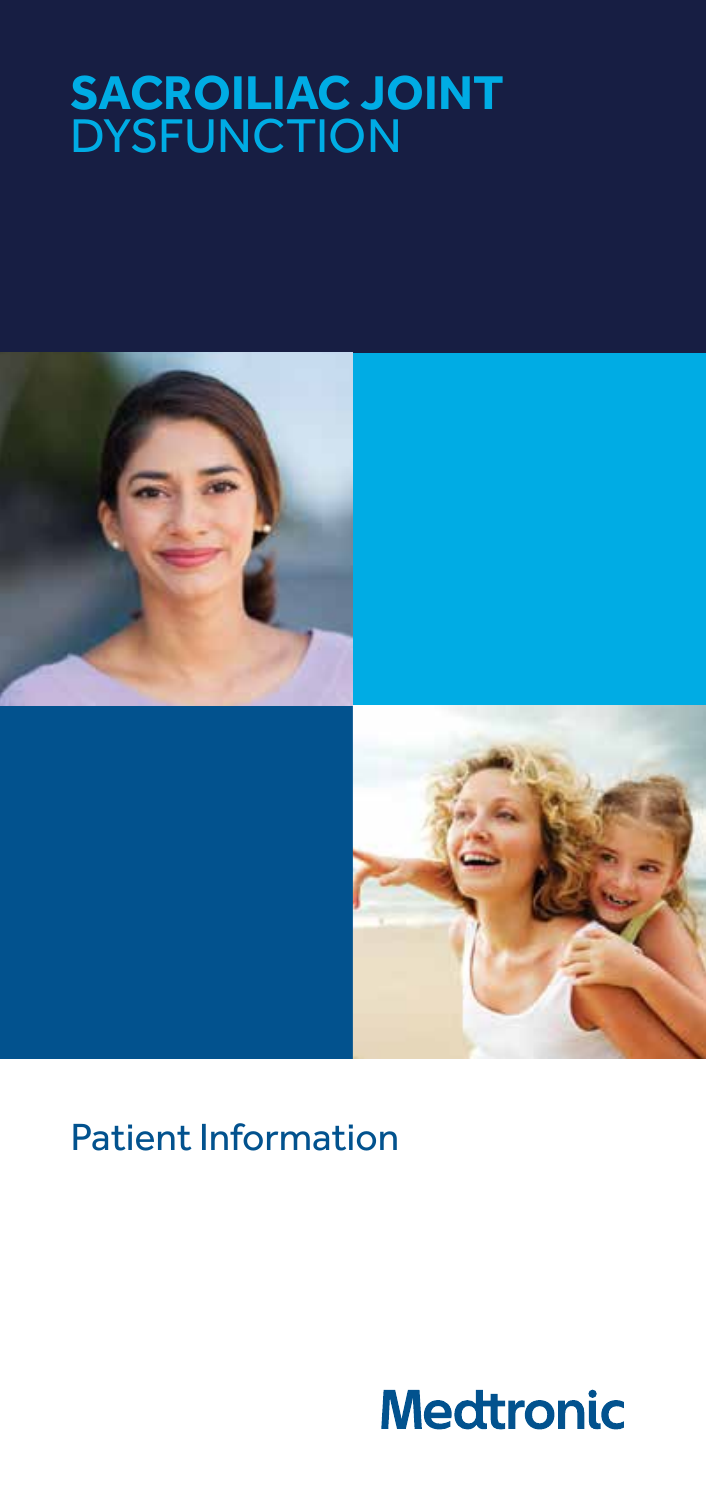## TABLE OF **CONTENTS**

- Sacroiliac Joint anatomy
- What causes sacroiliac joint pain?
- Conditions associated with sacroiliac joint pain
- What is Sacroiliac Joint Disease?
- Why may I need surgery?
- 3 What is the Rialto<sup>™</sup> SI Fusion System?
- Possible diagnoses for surgery candidates
- Who is not a candidate for the Rialto SI Fusion System?
- What are the potential benefits of Rialto SI Fusion System?
- How is the surgery performed?
- What can I expect after surgery?
- What possible complications could occur?
- Talk to your doctor
- Glossary of terms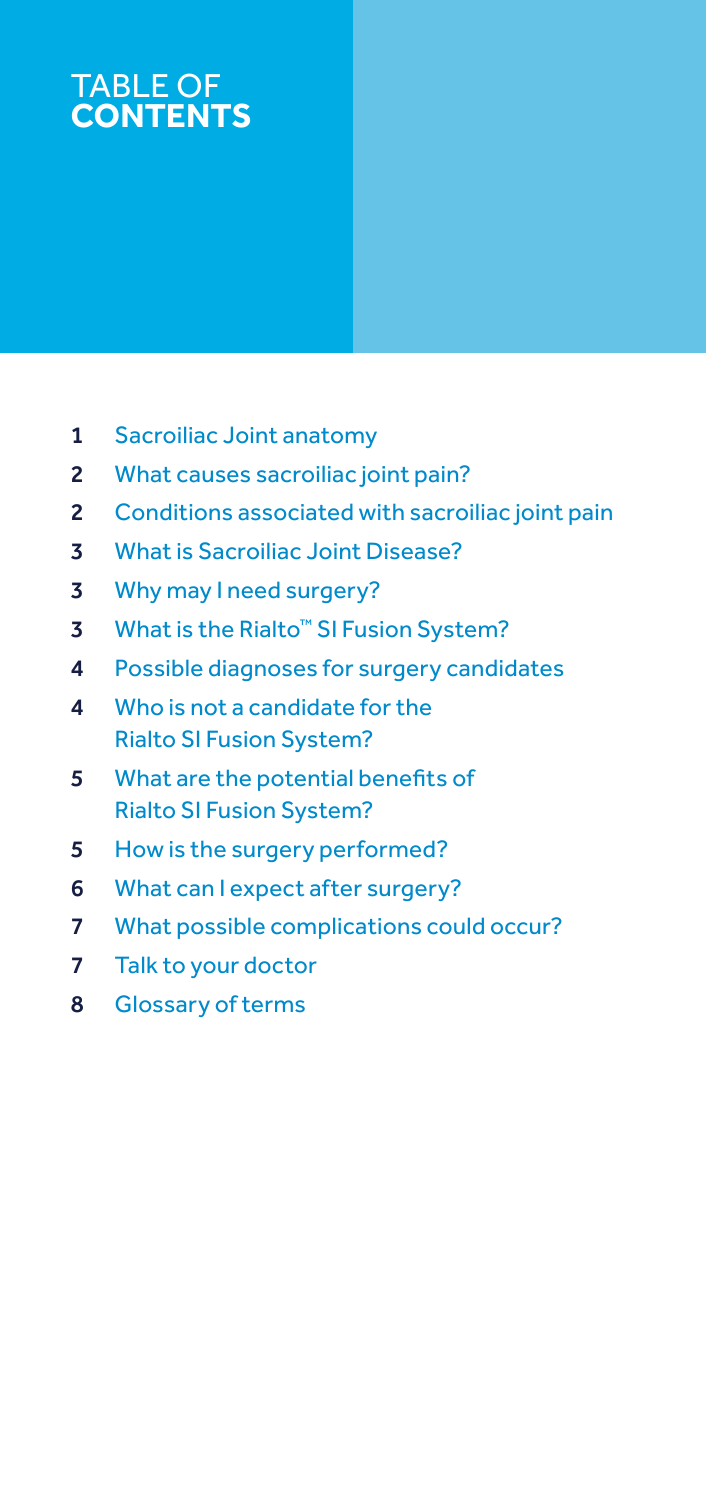#### SACROILIAC JOINT **ANATOMY**

The sacroiliac joint or SI joint (SIJ) is the joint in the lower portion of the spine. It is located in the bony pelvis between the sacrum and the ilium of the pelvis, which are joined by strong ligaments. The sacrum supports the spine. The sacrum is supported by an ilium on each side.

The pelvis is held together by a series of ligaments and muscles and the SI Joint acts as a shock absorber, transmitting the body's load from the upper body to the legs.



Back view of hip (pelvis)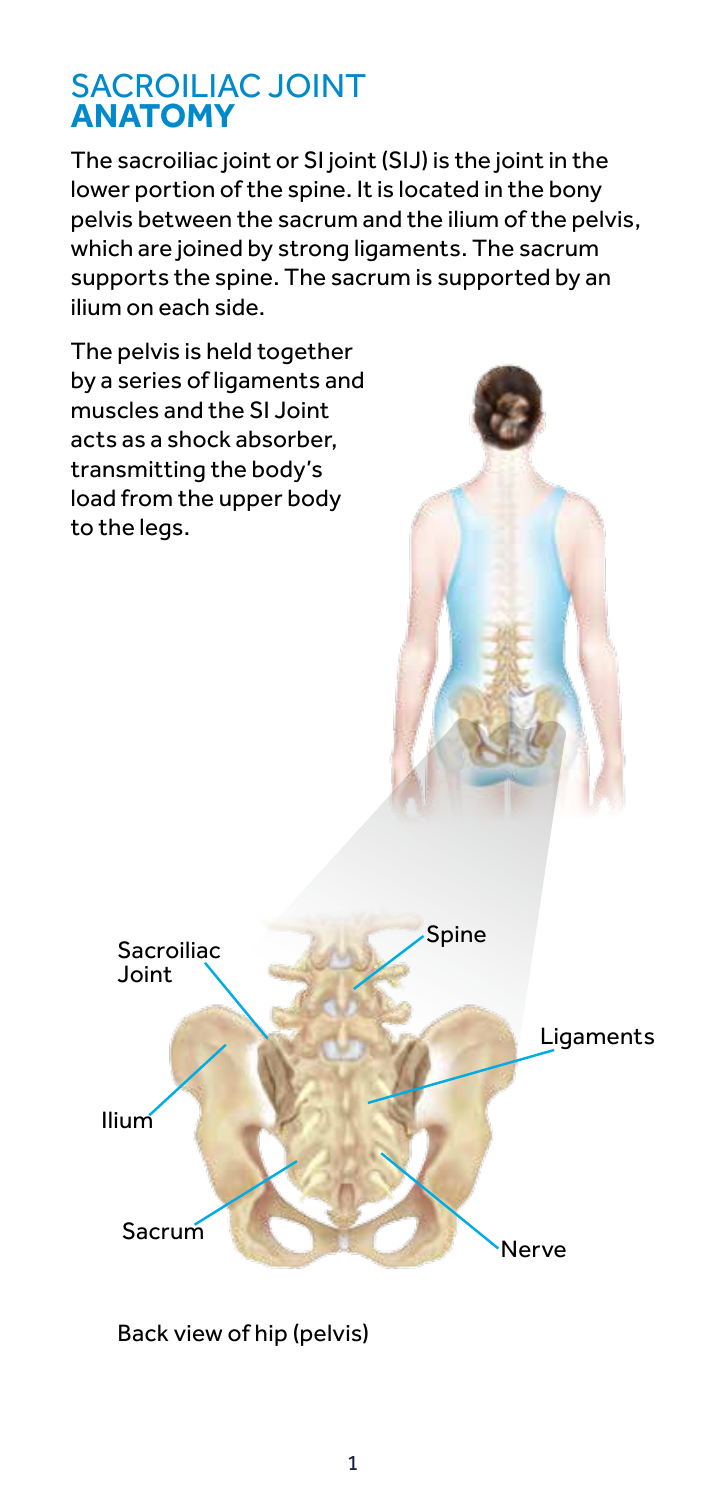#### **WHAT CAUSES**  SACROILIAC JOINT PAIN?

Sacroiliac joint pain can be categorized as pain from the leg, buttocks, groin, and lower spine. Normal wear and tear of the joint (degenerative), traumatic events, and inflammation can lead to painful walking, sitting, sleeping, getting in and out of a car, and other activities. Although it is not always clear what causes sacroiliac joint pain, it is estimated that 15%-25% of patients with axial low back pain can attribute their pain to the SI Joint.<sup>1</sup>

This patient information brochure is designed to help you understand one potential treatment option for your sacroiliac joint diagnosis. After reviewing your medical history, x-rays, and the results of other tests you have completed, your doctor may recommended that you consider surgery. This patient brochure explains one option, surgery using Rialto SI Fusion System.

The purpose of this brochure is to give you background information about SI joint surgery and the Rialto SI Fusion System. Please read this entire brochure and ask your doctor any questions you may have before your procedure.

#### **CONDITIONS ASSOCIATED WITH**  SACROILIAC JOINT PAIN

(Definitions can be found in the Glossary of terms section)

- Adjacent segment disease (prior spine fusion)
- **Ankylosing spondylitis**
- **Degenerative osteoarthritis**
- **Degenerative sacroiliitis**
- **Infection**
- **Inflammation**
- **Leg length discrepancy**
- **EXTENDING** Ligamentous laxity (pregnancy/post pregnancy)
- **Sacral disruption**
- **Sacroiliac Joint disruption (post trauma)**
- **Structural pelvic asymmetry**
- $\overline{\phantom{a}}$  Trauma
- Tumor

<sup>1</sup> Cohen, Steven P. Sacroiliac Joint Pain: A Comprehensive Review of Anatomy, Diagnosis, and Treatment. Anesth Analg 2005; 101:1440-1453.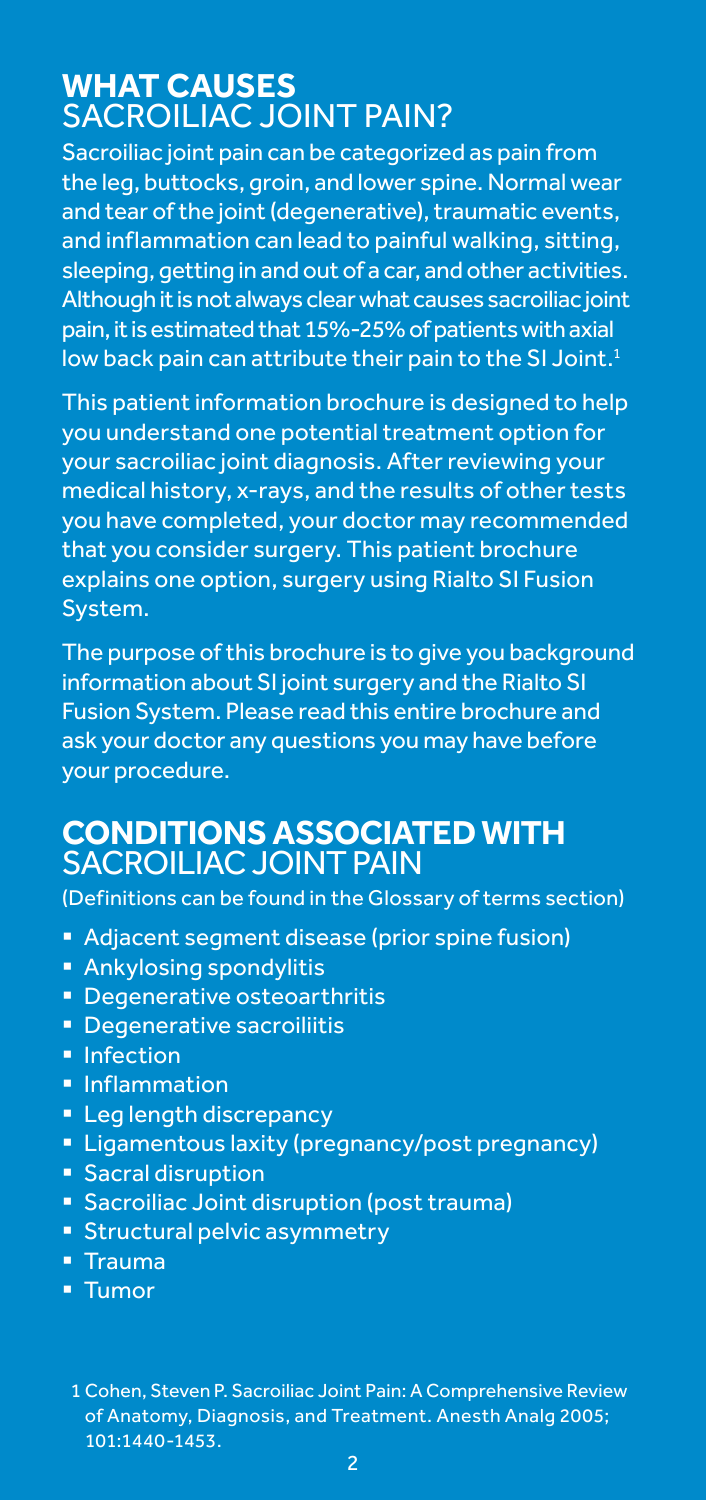#### WHAT IS **SACROILIAC JOINT DISEASE?**

Sacroiliac Joint Disease typically comes from one of two conditions:

**Degenerative Sacroiliitis.** In medicine, the term "itis" refers to inflammation, and sacroiliitis describes inflammation of the sacroiliac joint. The inflammation may, or may not, be caused by sacroiliac joint dysfunction.

**Sacroiliac Joint Disruption.** This condition generally refers to abnormal motion in the sacroiliac joint, either too much motion or too little motion.

## WHY MAY I **NEED SURGERY?**

You may be a candidate for surgery if you have tried, with no lasting relief, other conservative care options such as physical therapy, chiropractic, medications, and/or injections for at least 6 months. After consulting with your surgeon, it may be determined that surgery might be an option to limit the amount of movement of the SI Joint in an effort to treat your diagnosis.

#### WHAT IS THE **RIALTO SI FUSION SYSTEM?**

The Rialto SI Fusion System is intended to stabilize your sacroiliac joint and provide an environment for fusion (joining bones together into one solid structure) to occur.

The Rialto SI Fusion System consists of cylindrical threaded devices designed to enhance sacroiliac joint fusion. The threaded devices are offered in various lengths to accommodate your anatomy. For fusion of the SI joint, one, two, or three devices may be placed at your surgeon's discretion.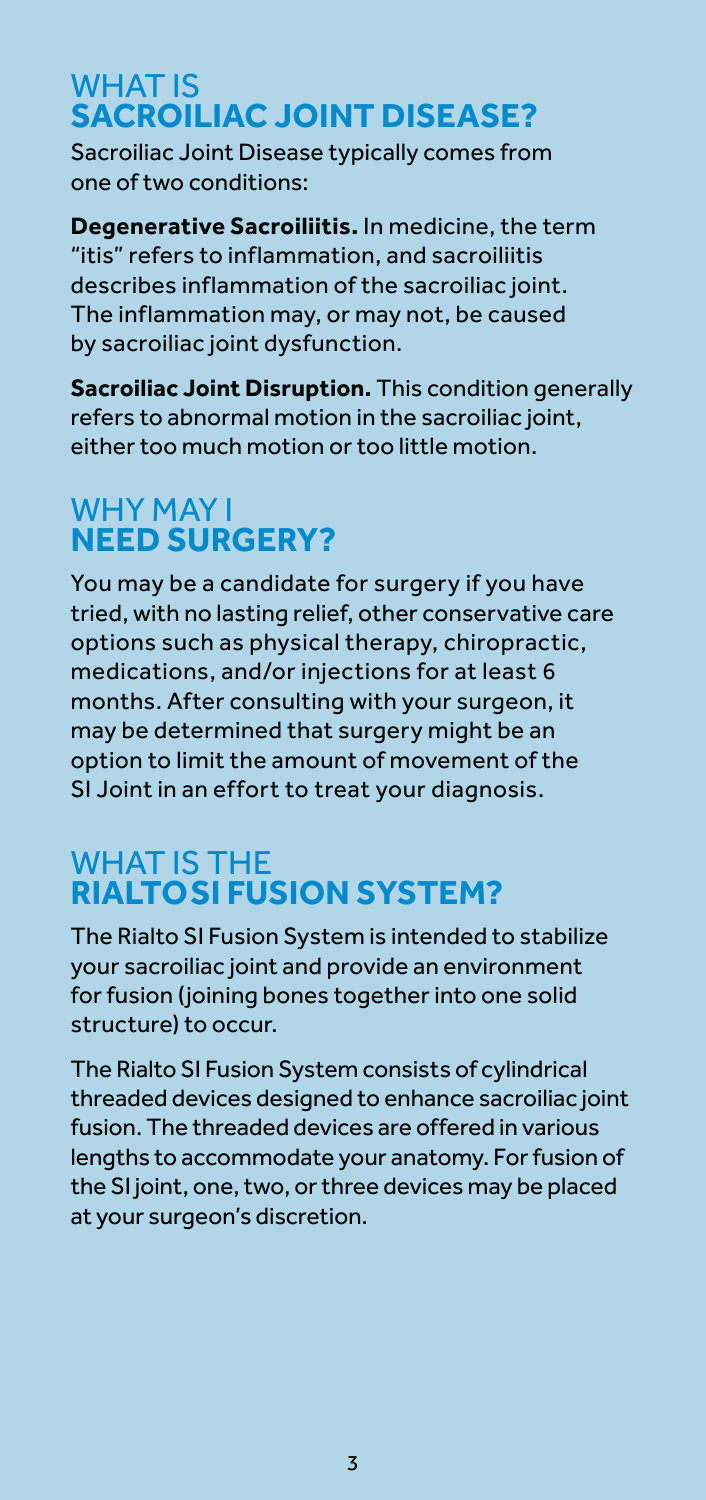#### **POSSIBLE DIAGNOSES**  FOR SURGERY CANDIDATES

- **Degenerative Sacroiliitis**
- **SI Joint disruption**
- You have undergone failed non-surgical treatment (physical therapy, chiropractic, physiatry, etc.)
- You have a positive response to SI Joint injection(s)

#### **WHO IS NOT A CANDIDATE FOR**  THE RIALTO SI FUSION SYSTEM?

The Rialto SI Fusion System should not be used in patients with the following conditions:

- **Deformities**
- **Tumor resection**
- **Infection near the operative site and/or** signs of local inflammation
- **Failed previous fusion**
- **Suspected or documented allergy or intolerance** to the component materials

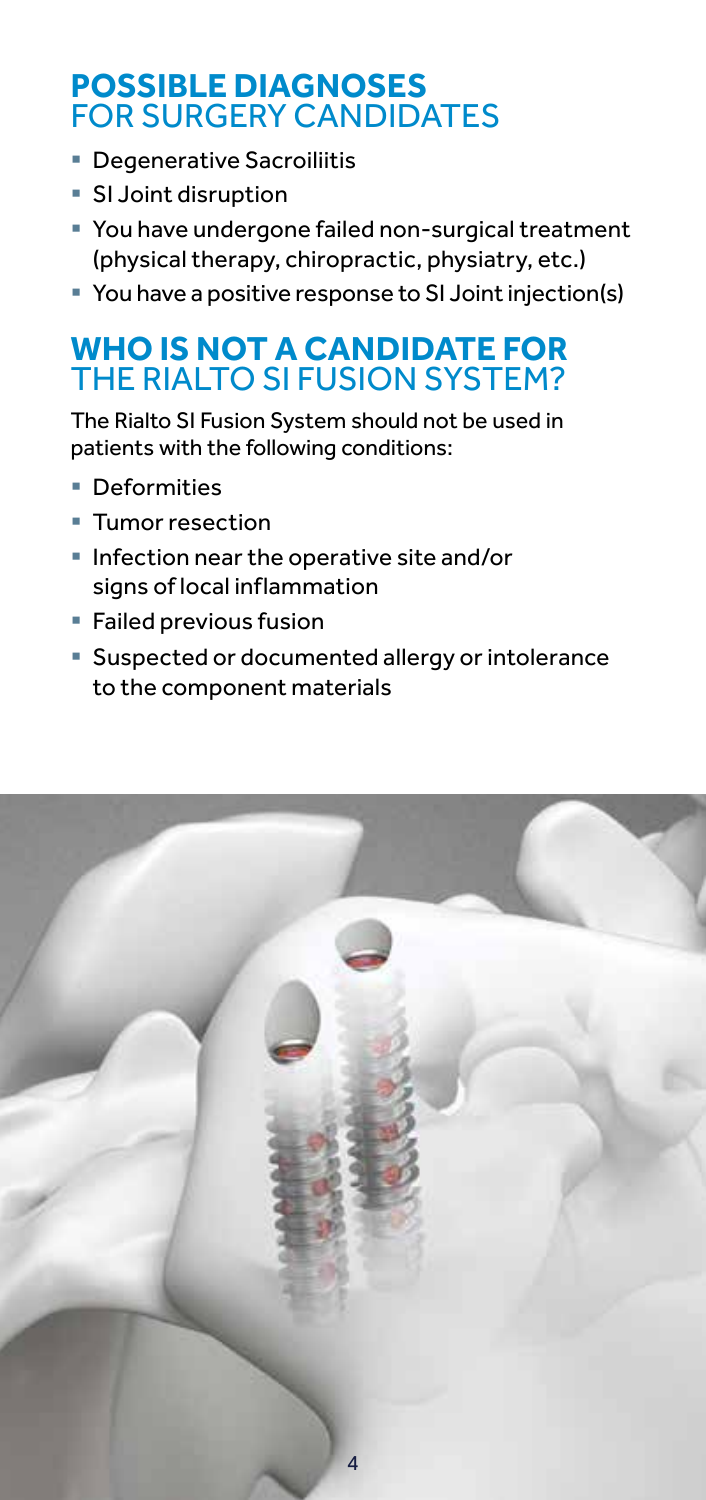

#### WHAT ARE THE **POTENTIAL BENEFITS?**

- **Physicians can use a minimally invasive** approach through a small incision
- **Insertion of the device causes minimal** tissue disruption
- Bone graft can be delivered within the device to promote a fusion

#### HOW IS THE **SURGERY PERFORMED?**

The Rialto SI Fusion procedure is performed under general anesthesia, in a minimally invasive fashion. Your surgeon will make a small incision above the buttock, just below your waist. The incision will be slightly to the left or right of your spine, depending on the area to be treated. Through a series of steps, a cylindrical threaded device will be placed and packed with a material to promote bone growth. Typically, but not always, two devices are placed to provide stability and promote fusion.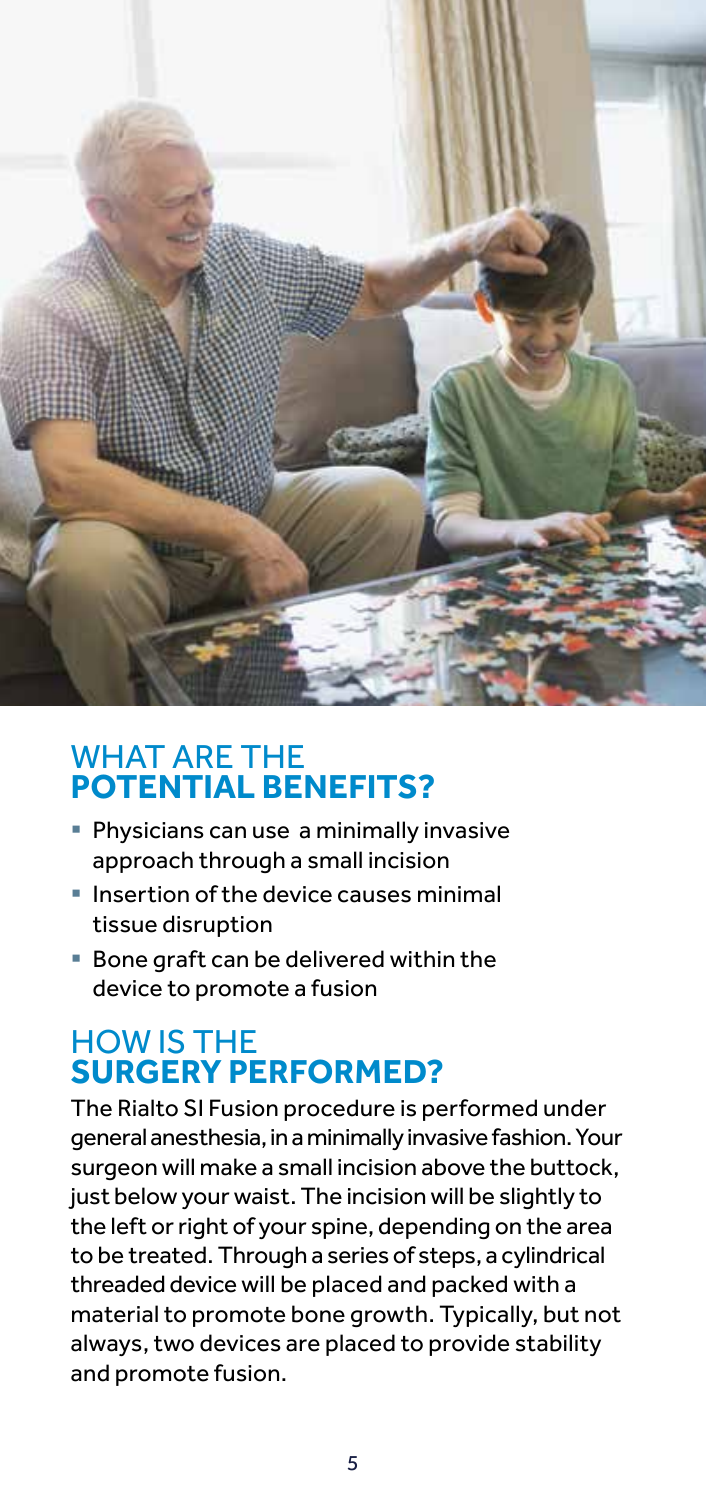#### **WHAT CAN I EXPECT**  AFTER SURGERY?

Ask your doctor about your specific recovery plan following surgery. It is important to follow your doctor's instructions carefully to recover from surgery as quickly as possible and increase your chance of a successful outcome. Recovering from back pain and surgery is an ongoing process. How fast you recover depends on the type of surgery you had, your commitment to working closely with your physical therapist, and moving and exercising correctly, as recommended by your surgeon. In most cases, immediately after surgery your heart and lung function will continue to be monitored and your doctor may prescribe medication to control pain and nausea.

A nurse will show you how to care for your incisions before you are sent home and your doctor will discuss a program to gradually increase your activity. You may be required to wear a back brace after surgery and you may be told to avoid repetitive bending, lifting, twisting and athletic activities while you recover. You may also be cautioned to avoid vibrations, such as those you might experience when driving a car, for a period of time after your surgery. Your doctor will schedule office visits to check on how you are doing and see if anything else needs to be done.

#### **Contact your doctor immediately if:**

- vou get a fever
- **the incision starts leaking fluids**
- **you have trouble swallowing or breathing**
- **v** you have trouble urinating
- vou have new or increased back or leg pain or numbness

After surgery, your surgeon may refer you to a physical therapist who will teach you exercises to improve your strength and increase your mobility. The goal of physical therapy is to help you become active as soon as possible, using safe body movements that protect your spine and your sacroiliac joint. This often includes abdominal strengthening exercises. You may also be taught different ways of standing, sitting, or lifting to avoid reinjuring your spine.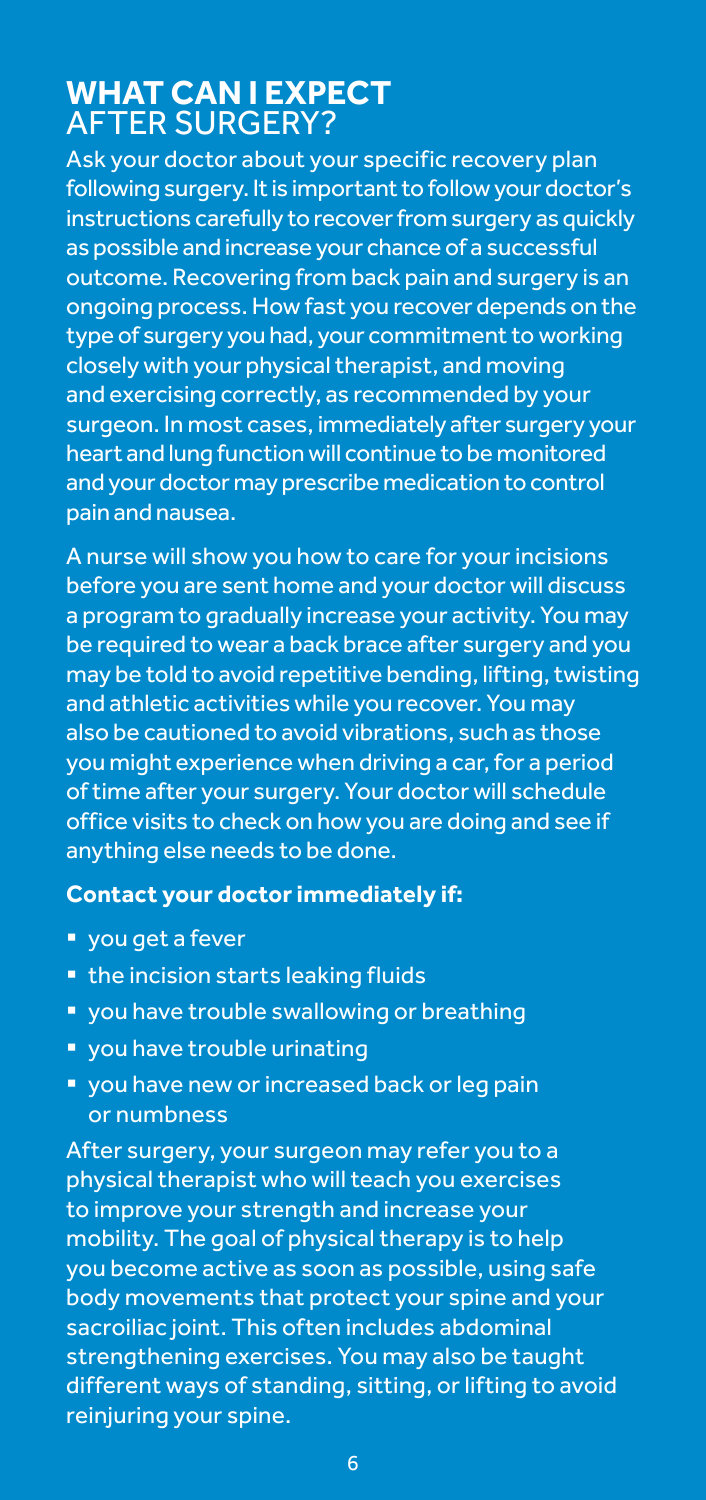#### **WHAT POSSIBLE COMPLICATIONS**  COULD OCCUR?

Potential risks to any surgical procedure include unforeseeable complications caused by anesthesia, blood clots, undiagnosed medical problems, such as silent heart disease, and rare allergic reactions. Some risks of SI joint surgery include incomplete pain relief, damage to the nerve roots, infection, and complications with the hardware. Most of these complications can be treated once they are detected, but sometimes they require a longer period of hospitalization or recovery, additional medications, and sometimes even additional surgery.

These risks will be explained by the primary surgeon. In general, these complications happen very infrequently, but it is important to remember that surgery is a difficult process, and, therefore, unforeseeable complications do occur. As a patient, it is important to understand and follow your doctor's advice so that the best possible outcome can be achieved.

## **TALK TO YOUR DOCTOR**

While this brochure is meant to provide you with information you need to make an informed decision about your treatment options, it is not intended to replace professional medical care or provide medical advice.

If you have any questions about the Rialto SI Fusion System, please call or see your doctor, who is the only one qualified to diagnose and treat your spinal and/or sacroiliac condition. As with any surgical procedure, you should find a surgeon who is experienced in performing the specific surgery that you are considering.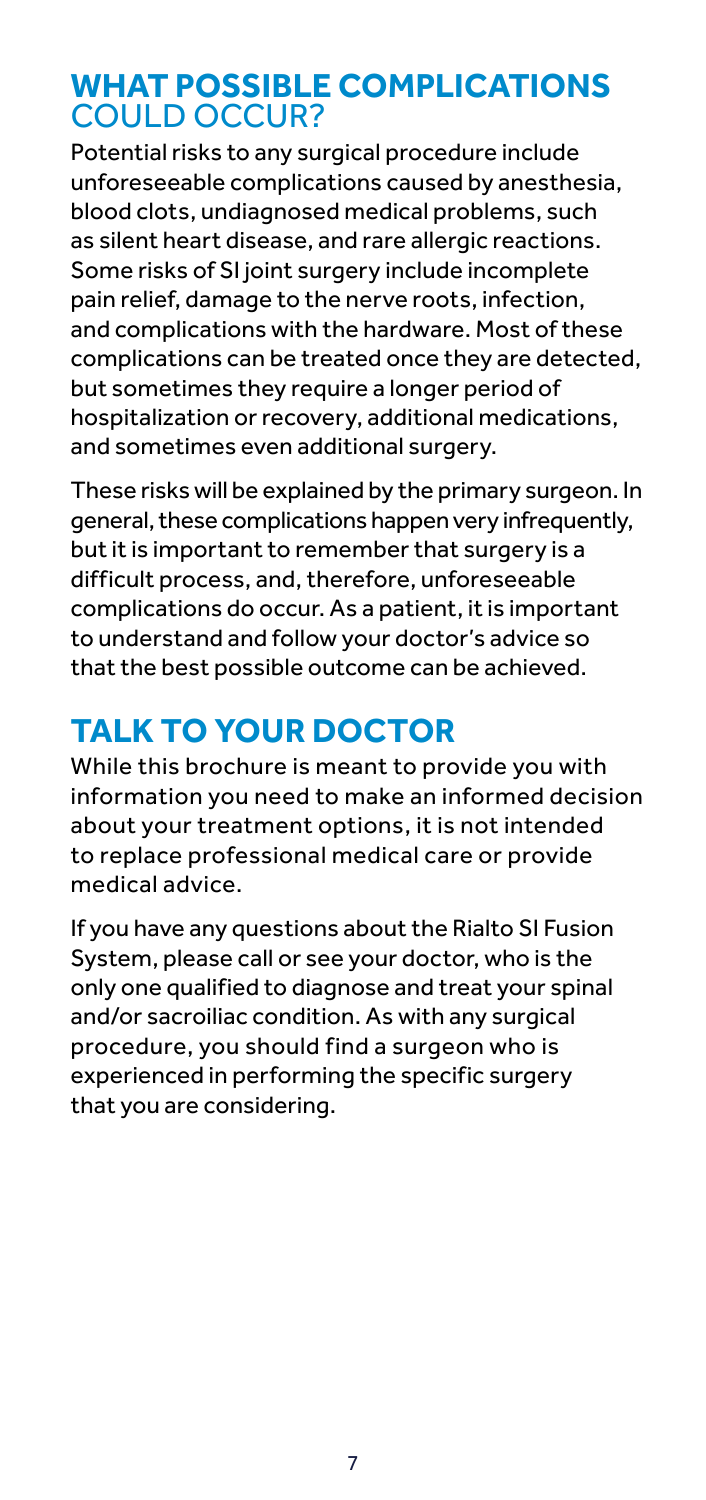## **GLOSSARY OF TERMS**

(As related to the Sacroiliac Joint)

**Adjacent segment disease** – A patient may experience recurrent pain many years after a spine fusion surgery. This can happen because the level above or below a segment that has been successfully fused can break down and become a new source of pain.

**Ankylosing spondylitis** – Classified as a rheumatologic disorder of the spine. It is considered one of the so-called sero-negative arthropathies. This inflammation can eventually lead the joints to become fused, leading to stiffness and reduced range of motion (known as ankylosis.) It also frequently affects the hips and other peripheral joints.

**Degenerative osteoarthritis** – The most common form of arthritis, affecting millions of people around the world. It is sometimes known as "wear and tear" arthritis as it worsens with time and age. Osteoarthritis can affect any joint in your body, including the spine.

**Degenerative Sacroiliitis** – Inflammation of one or both sacroiliac joint(s) caused by changes over time.

**Infection** – The condition in which the SI joint is invaded by a bacteria or virus, causing inflammation and potentially tissue damage.

**Injection** – Introduction of an analgesic (or other substance) used either to diagnose or treat low back and/ or leg pain associated with sacroiliac joint dysfunction.

**Leg length discrepancy** – Differences between the length of each leg.

**Ligamentous laxity** – Loosening of the ligaments that may lead to excess motion.

**Sacroiliac joint** – Located in the lower back between the spine and hip joint, and normally does not move much. Inflammatory arthritis (such as ankylosing spondylitis), degeneration of the sacroiliac joint, or misalignment of this joint can cause pain associated with sacroiliac dysfunction.

**Sacroiliac Joint disruption** – This condition generally refers to abnormal motion in the sacroiliac joint, either too much motion or too little motion.

**Sacroiliac joint dysfunction** – Abnormal or impaired function of the sacroiliac joint.

**Structural pelvic asymmetry** – Asymmetric (uneven) positioning of bony landmarks on the two sides of the pelvis.

**Trauma** – An event such as a motor vehicle accident or fall which causes damage to the SI joint.